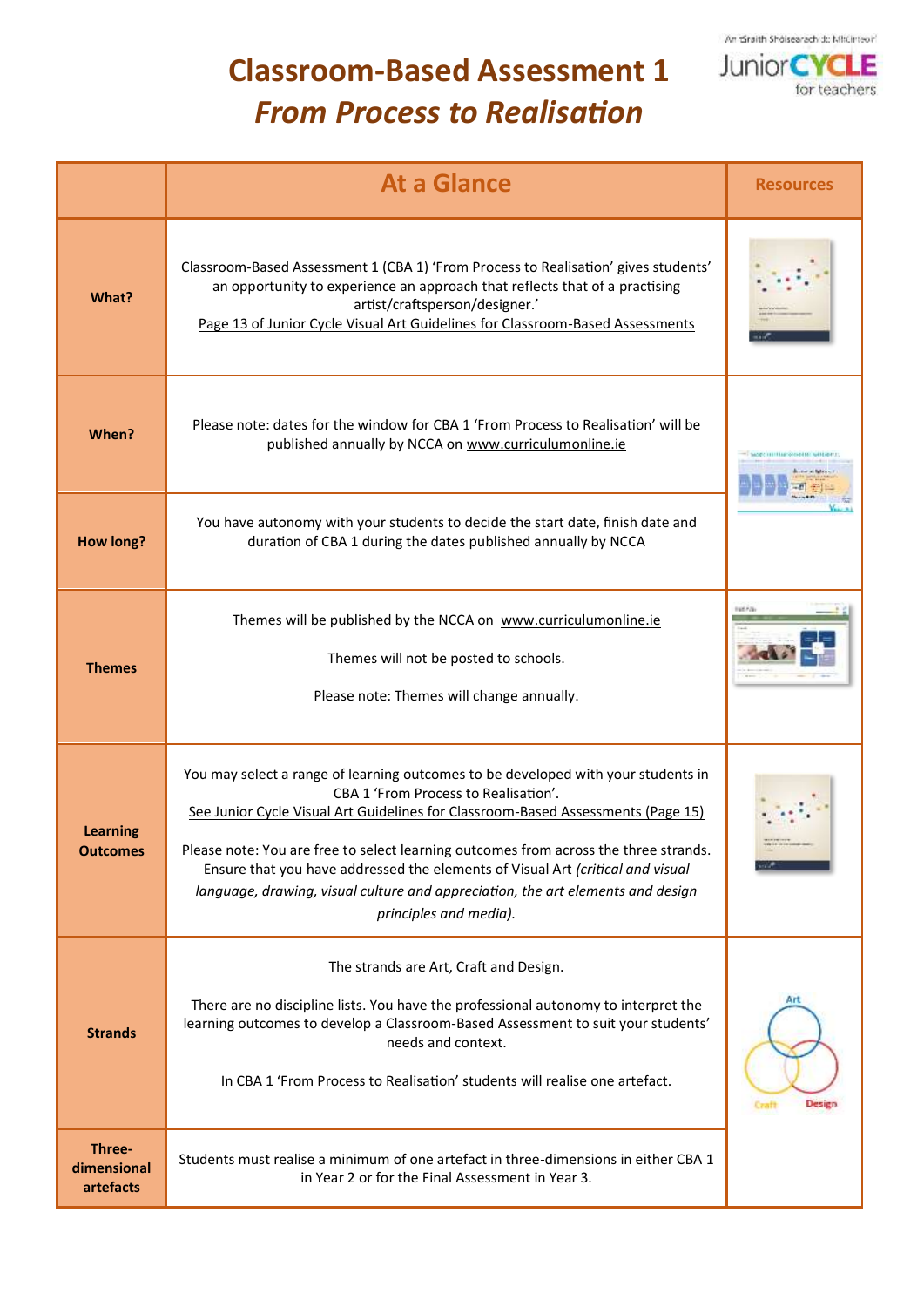

| <b>Planning</b>                                                                                  | Subject department/teacher planning should support the successful implementation<br>of the Visual Art specification.<br>Planning follows on from an understanding of, and confidence in using, a learning<br>outcomes approach.<br>Successful planning will align teaching strategies and assessment methodologies with<br>the learning outcomes set out in the specification.                                                                                                                                                                                                                        |  |
|--------------------------------------------------------------------------------------------------|-------------------------------------------------------------------------------------------------------------------------------------------------------------------------------------------------------------------------------------------------------------------------------------------------------------------------------------------------------------------------------------------------------------------------------------------------------------------------------------------------------------------------------------------------------------------------------------------------------|--|
| <b>Individual or</b><br>Group                                                                    | Students can choose to complete CBA 1 either individually or as part of a group.<br>'If students choose to work in a group then it is important that the group be kept to a<br>manageable size, three students at most, so that each student can make a meaningful<br>contribution and to better facilitate the distribution of the work and the sharing of<br>responsibilitiesso that, when the work is being assessed, the students have been<br>able to meet the criteria as set out in the Features of Quality.'<br>Page 13 of Junior Cycle Visual Art Guidelines for Classroom-Based Assessments |  |
| <b>Deciding on</b><br>the level of<br>achievement                                                | Features of Quality are the criteria used to assess the student work as best fitting the<br>descriptors.<br>You will find the CBA 1 Features of Quality on page 21 of Junior Cycle Visual Art<br>Guidelines for Classroom-Based Assessments.                                                                                                                                                                                                                                                                                                                                                          |  |
| <b>Descriptors</b>                                                                               | Exceptional<br>Above expectations<br>In line with expectations<br>Yet to meet expectations<br>Page 21 of Junior Cycle Visual Art Guidelines for Classroom-Based Assessments                                                                                                                                                                                                                                                                                                                                                                                                                           |  |
| <b>Subject</b><br><b>Learning and</b><br><b>Assessment</b><br><b>Review</b><br>meeting<br>(SLAR) | A Subject Learning and Assessment Review meeting is where teachers will 'share and<br>discuss samples of their assessment of students' work and build common<br>understanding about the quality of student learning'.<br>The Framework for Junior Cycle (2015) Page 41<br>More information on SLAR meetings see: www.NCCA.ie                                                                                                                                                                                                                                                                          |  |
| When does a<br><b>Visual Art</b><br><b>SLAR meeting</b><br>happen?                               | A SLAR meeting should take place as near as possible to the completion of the<br>Classroom-Based Assessments 'to facilitate providing feedback to students during<br>their engagement with assessment, the process of completing the Classroom-Based<br>Assessments should be viewed as part of teaching and learning, and not solely for<br>assessment purposes.'<br>Page 11 of Junior Cycle Visual Art Guidelines for Classroom-Based Assessments                                                                                                                                                   |  |